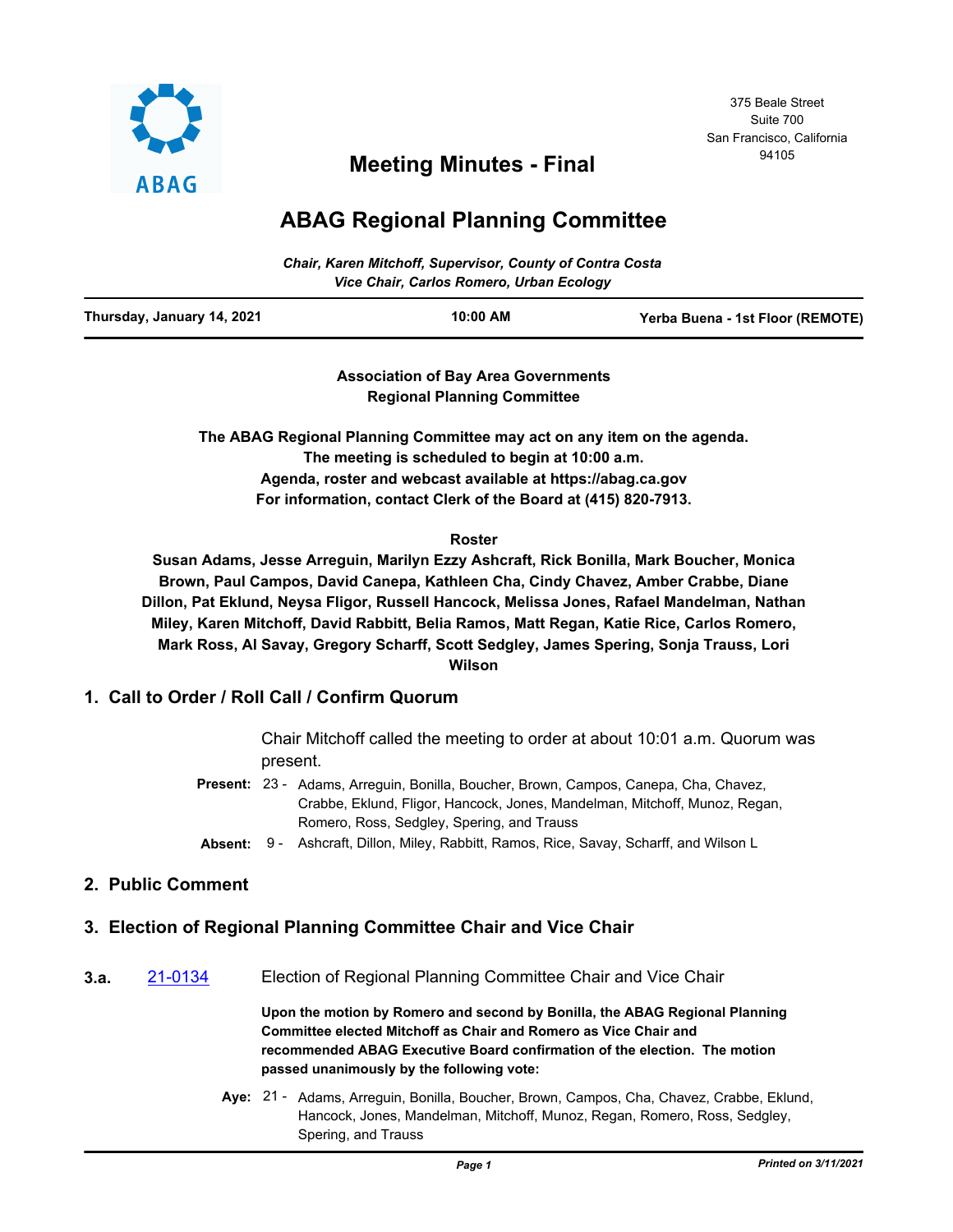|  | Absent: 11 - Ashcraft, Canepa, Dillon, Fligor, Miley, Rabbitt, Ramos, Rice, Savay, Scharff, and |  |  |  |  |  |
|--|-------------------------------------------------------------------------------------------------|--|--|--|--|--|
|  | Wilson L                                                                                        |  |  |  |  |  |

### **4. Chair's Report**

| 4.a. | 21-0045 | ABAG Regional Planning Committee Chair's Report for January 14, 2021    |
|------|---------|-------------------------------------------------------------------------|
|      |         | Chair Mitchoff gave the report.                                         |
| 4.b. | 21-0133 | Report on ABAG Regional Planning Committee Meeting Schedule for<br>2021 |
|      |         | Chair Mitchoff gave the report.                                         |

#### **5. Consent Calendar**

**Upon the motion by Eklund and second by Brown, the Consent Calendar was approved. The motion passed unanimously by the following vote:**

- Aye: 21 Adams, Arreguin, Bonilla, Boucher, Brown, Campos, Cha, Chavez, Crabbe, Eklund, Fligor, Hancock, Jones, Mandelman, Mitchoff, Munoz, Regan, Romero, Sedgley, Spering, and Trauss
- Absent: 11 Ashcraft, Canepa, Dillon, Miley, Rabbitt, Ramos, Rice, Ross, Savay, Scharff, and Wilson L
- **5.a.** [21-0046](http://mtc.legistar.com/gateway.aspx?m=l&id=/matter.aspx?key=21639) Approval of ABAG Regional Planning Committee Summary Minutes of November 12, 2020

#### **6. Plan Bay Area 2050**

**6.a.** [21-0047](http://mtc.legistar.com/gateway.aspx?m=l&id=/matter.aspx?key=21640) Plan Bay Area 2050 Final Blueprint

Presentation on the Plan Bay Area 2050 Final Blueprint Outcomes, including performance and equity outcomes, prior to ABAG Executive Board action on the Preferred EIR Alternative later this month.

Dave Vautin gave the report.

#### **7. Regional Housing Needs Allocation**